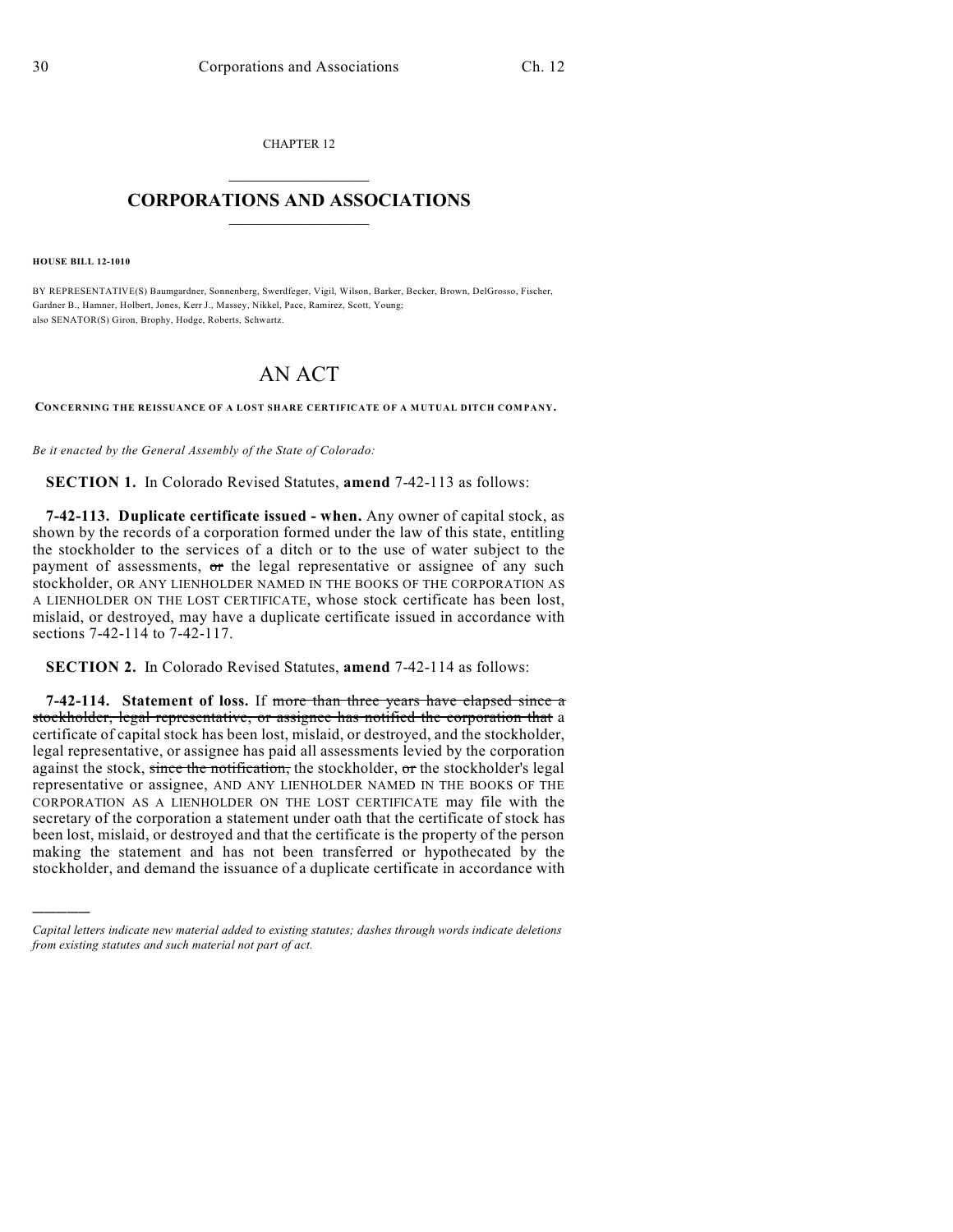this section and sections 7-42-115 to 7-42-117.

**SECTION 3.** In Colorado Revised Statutes, **amend** 7-42-115 as follows:

**7-42-115. Publication of notice of demand.** Upon receipt of a demand pursuant to section 7-42-114, the corporation shall publish, at the expense of the person making the demand, at least once a week for five successive weeks, the fifth publication being on the twenty-eighth day after the first publication, in a newspaper of general circulation in the county in which the principal office of the corporation is located or, if there is no newspaper in such county, then in such a newspaper of an adjoining county, a notice that such a demand has been filed with the corporation in accordance with the terms of sections 7-42-114 to 7-42-117, stating the demand in full and stating that the corporation will issue, on or after a date therein stated, following the last publication of the notice by at least thirty days, a duplicate certificate to the registered owner, or the registered owner's legal representative or assignee, OR ANY LIENHOLDER NAMED IN THE BOOKS OF THE CORPORATION AS A LIENHOLDER ON THE LOST CERTIFICATE unless a contrary claim is filed with the corporation prior to the date stated in the notice.

**SECTION 4.** In Colorado Revised Statutes, **amend** 7-42-116 as follows:

**7-42-116. Duplicate conclusive against original.** If no claim of interest or ownership other than that made by the person filing a notice pursuant to section 7-42-114 or such person's legal representative or assignee is on file in the records of the secretary of the corporation prior to the date stated in the notice, the corporation shall issue, on or after said date, a duplicate certificate to the person, or the person's legal representative or assignee, and OR ANY LIENHOLDER NAMED IN THE BOOKS OF THE CORPORATION AS A LIENHOLDER ON THE LOST CERTIFICATE. All rights under the original certificate shall immediately cease and determine and no person shall at any time thereafter assert any claim or demand against the corporation or any other person on account of the original certificate.

**SECTION 5.** In Colorado Revised Statutes, **amend** 7-42-117 as follows:

**7-42-117. Proof of right to certificate.** The corporation may require any legal representative or assignee of a stockholder of record to prove the stockholder's legal right to such certificate as a legal representative or assignee of the stockholder of record. THE CORPORATION MAY REQUIRE ANY LIENHOLDER NAMED IN THE BOOKS OF THE CORPORATION AS A LIENHOLDER ON THE LOST CERTIFICATE TO PROVE THE LIENHOLDER'S LEGAL RIGHT TO SUCH CERTIFICATE.

**SECTION 6. Act subject to petition - effective date - applicability.** (1) This act shall take effect at 12:01 a.m. on the day following the expiration of the ninety-day period after final adjournment of the general assembly (August 8, 2012, if adjournment sine die is on May 9, 2012); except that, if a referendum petition is filed pursuant to section 1 (3) of article V of the state constitution against this act or an item, section, or part of this act within such period, then the act, item, section, or part shall not take effect unless approved by the people at the general election to be held in November 2012 and shall take effect on the date of the official declaration of the vote thereon by the governor.